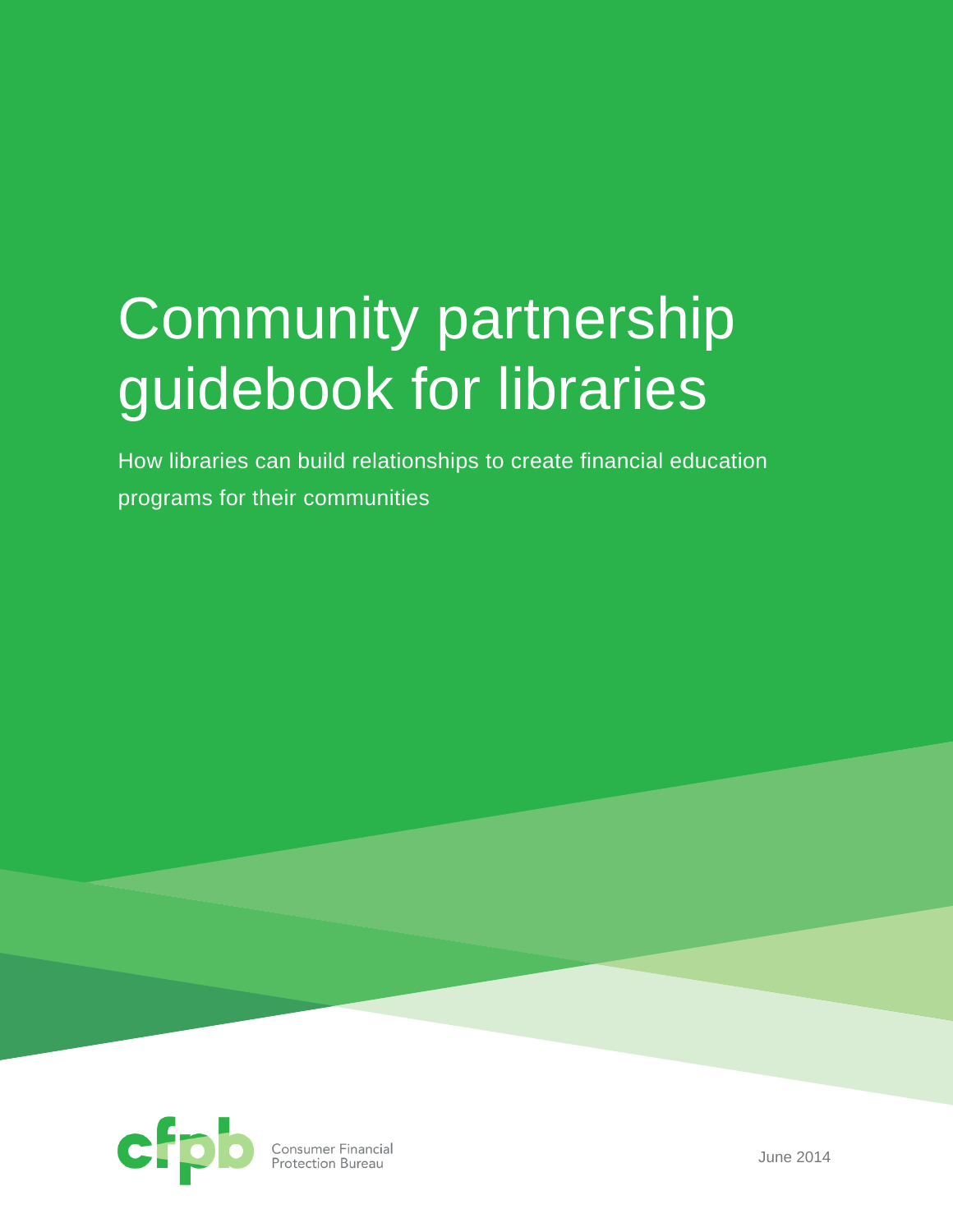## Disclaimer

The Consumer Financial Protection Bureau (CFPB or Bureau) has prepared this material as a resource. This material is provided for educational and information purposes only. It is not intended to be a replacement for the guidance or advice of a qualified professional, such as an attorney. The CFPB is not responsible for the advice or actions of the individuals or entities from which you received the CFPB educational materials. The CFPB's educational efforts are limited to the materials that CFPB has prepared.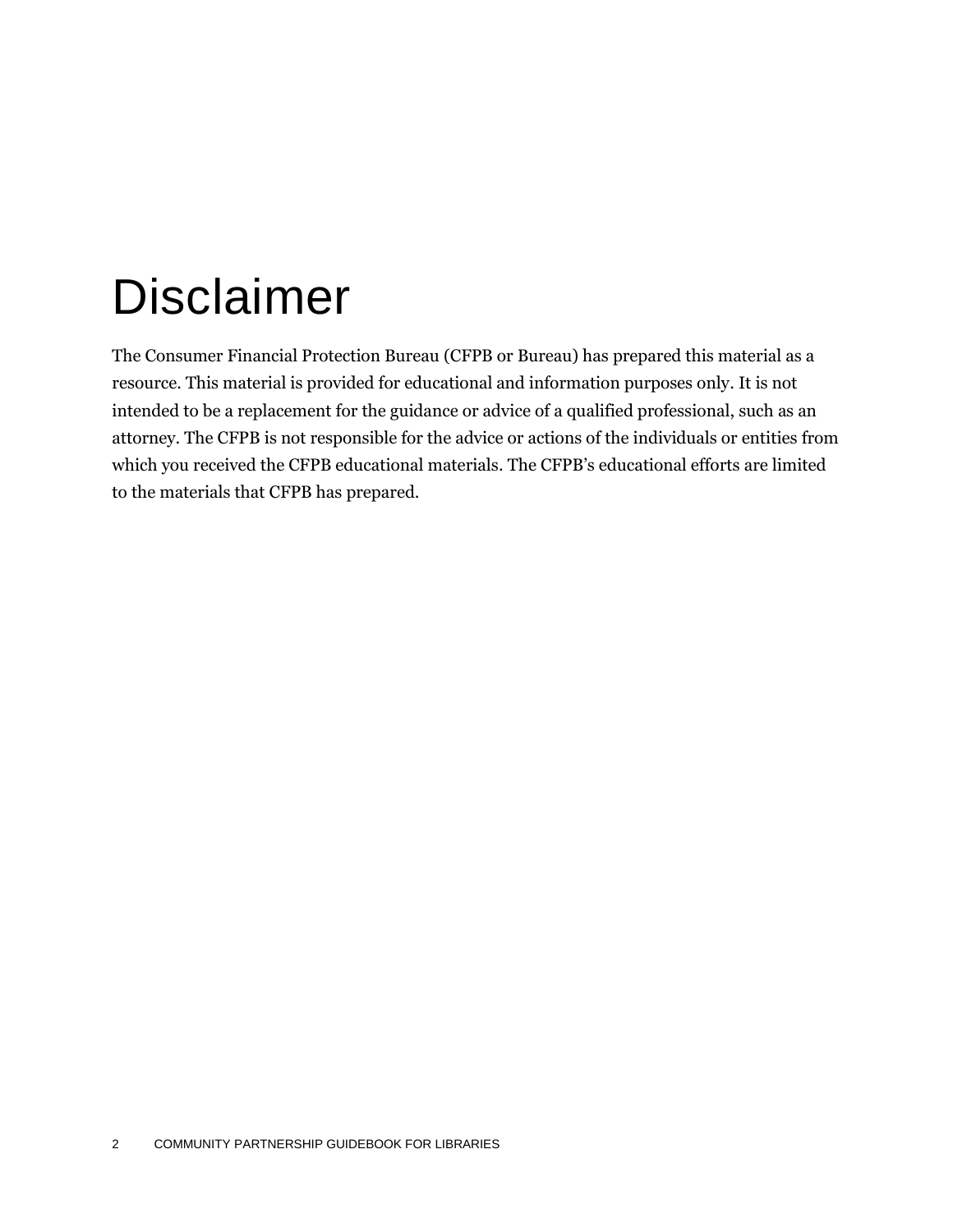## Table of contents

| 3 <sub>1</sub> |  |  |  |  |  |
|----------------|--|--|--|--|--|
|                |  |  |  |  |  |
| 5 <sub>1</sub> |  |  |  |  |  |
|                |  |  |  |  |  |
|                |  |  |  |  |  |
|                |  |  |  |  |  |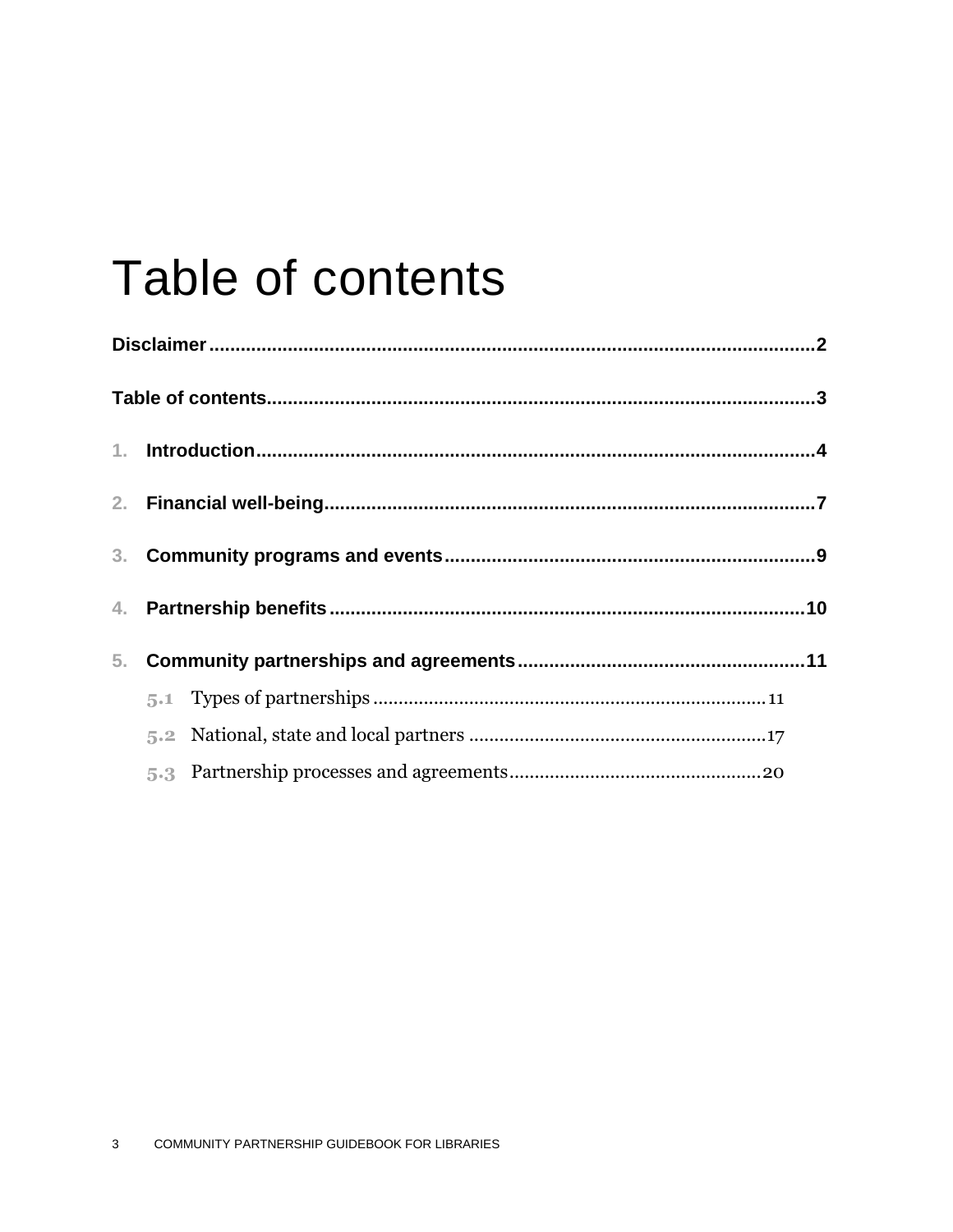# **1.** Introduction

The Consumer Financial Protection Bureau (CFPB) is the nation's first federal agency focused solely on consumer financial protection. Created by the Dodd-Frank Wall Street Reform and Consumer Protection Act, the Bureau's mission is to help consumer financial markets work for American consumers, responsible providers, and the economy as a whole, by:

- Making rules more effective
- Consistently and fairly enforcing those rules
- Empowering consumers to take more control over their economic lives

Enhancing financial literacy is an integral part of the Bureau's consumer financial protection function. This mandate is reflected in numerous provisions of the Dodd-Frank Act that charge the Bureau with researching, developing, promoting, and implementing financial literacy programs and activities. These include provisions directing the establishment of the Office of Financial Education, which is responsible for developing and implementing a strategy and a broad range of initiatives to provide individuals and families with opportunities to access information, education, tools, and services to make better informed financial decisions.

The recent economic downturn demonstrated that national financial stability can depend on the financial well-being of individuals and families. It also raised awareness about the complexity of both our financial marketplace and the decisions consumers must make to manage their finances effectively. Despite the availability of a wide range of information about managing money and about financial products and services, many consumers still struggle to make the financial decisions that serve their life goals.

The Bureau hears every day from people experiencing difficulty in their financial lives. They often express regret that they did not know more about the risks involved in particular financial decisions at the time they made those decisions. They also struggle with knowing where to turn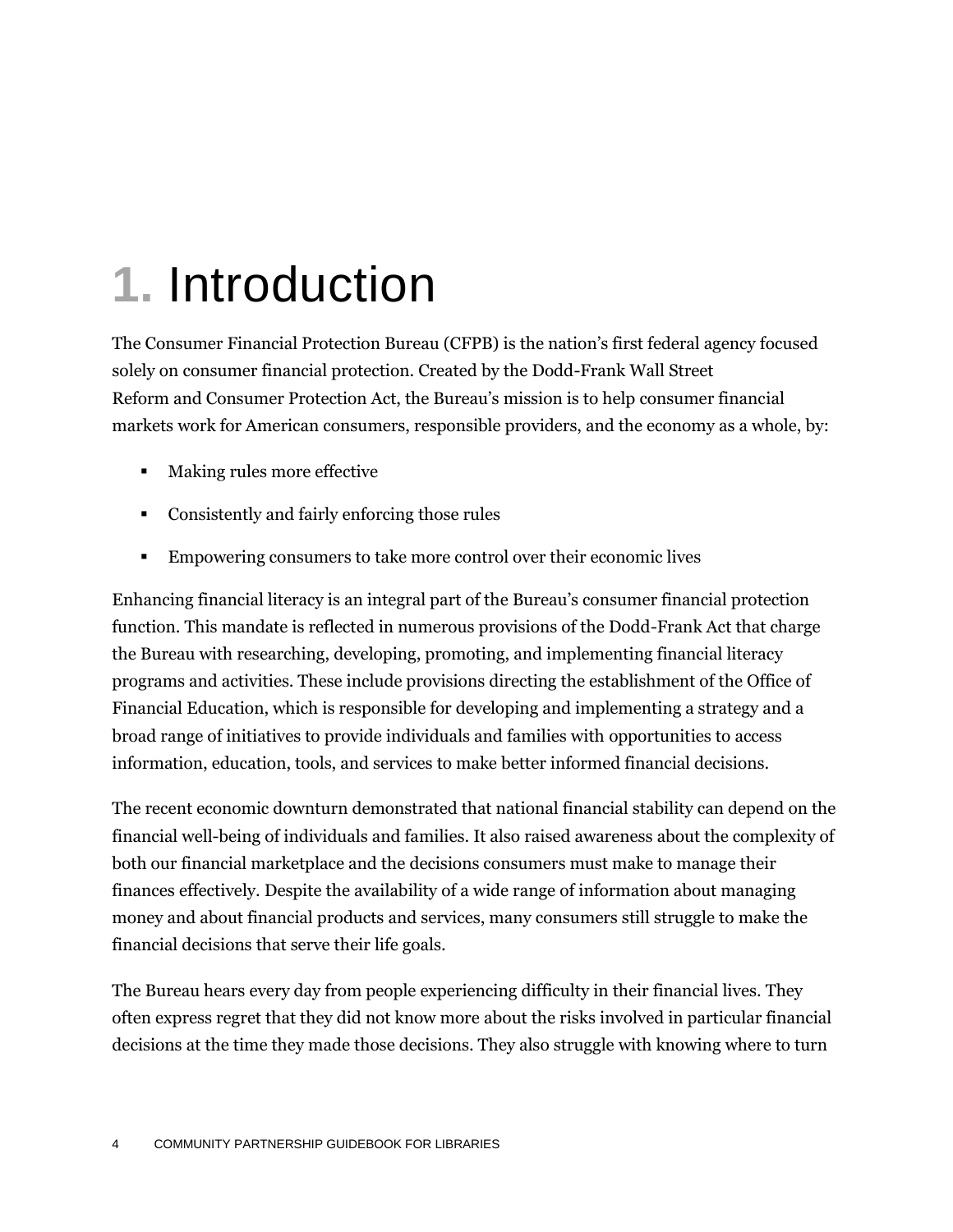when they have financial questions or when they have an issue with a financial product or service.

By working with public libraries, we hope to make reliable, unbiased financial information and tools more available to consumers. People trust their local libraries. They know their libraries, and librarians know their communities. Our goal is to leverage that trust – and librarians' skills in program development, research, and community outreach – to make public libraries a top-ofmind resource for consumers seeking information about their financial decisions.

CFPB partnered with nine public libraries of all sizes from across the United States.<sup>1</sup> We talked with library staff and managers about the resources and capabilities libraries have, the constraints they face, and the tools and resources they need to provide more financial education programs and information. With their help and input, we developed and are implementing five key strategies:

- 1. Help libraries identify and connect with partners in their communities
- 2. Provide librarians with a collection of financial education programs, resources and tools
- 3. Help provide marketing support for financial education in libraries
- 4. Provide training for library staff and managers
- 5. Build an online community for local financial education librarians

This guide is designed to address the first strategy, to help libraries identify and connect with individuals, businesses or other organizations in their communities they can work with to develop and provide financial education programs and resources to consumers.

 $\overline{a}$ <sup>1</sup> Brooklyn Public Library, Brooklyn, New York; Columbus Metropolitan Library, Ohio; Florence County Library System, Florence, South Carolina; Fresno County Public Library, Fresno, California; Georgetown County Library, Georgetown, South Carolina; Menominee Tribal College, Wisconsin; Orange County Library System, Orlando, Florida; Pelham Public Library, Pelham, Alabama; and San Francisco Public Library, California.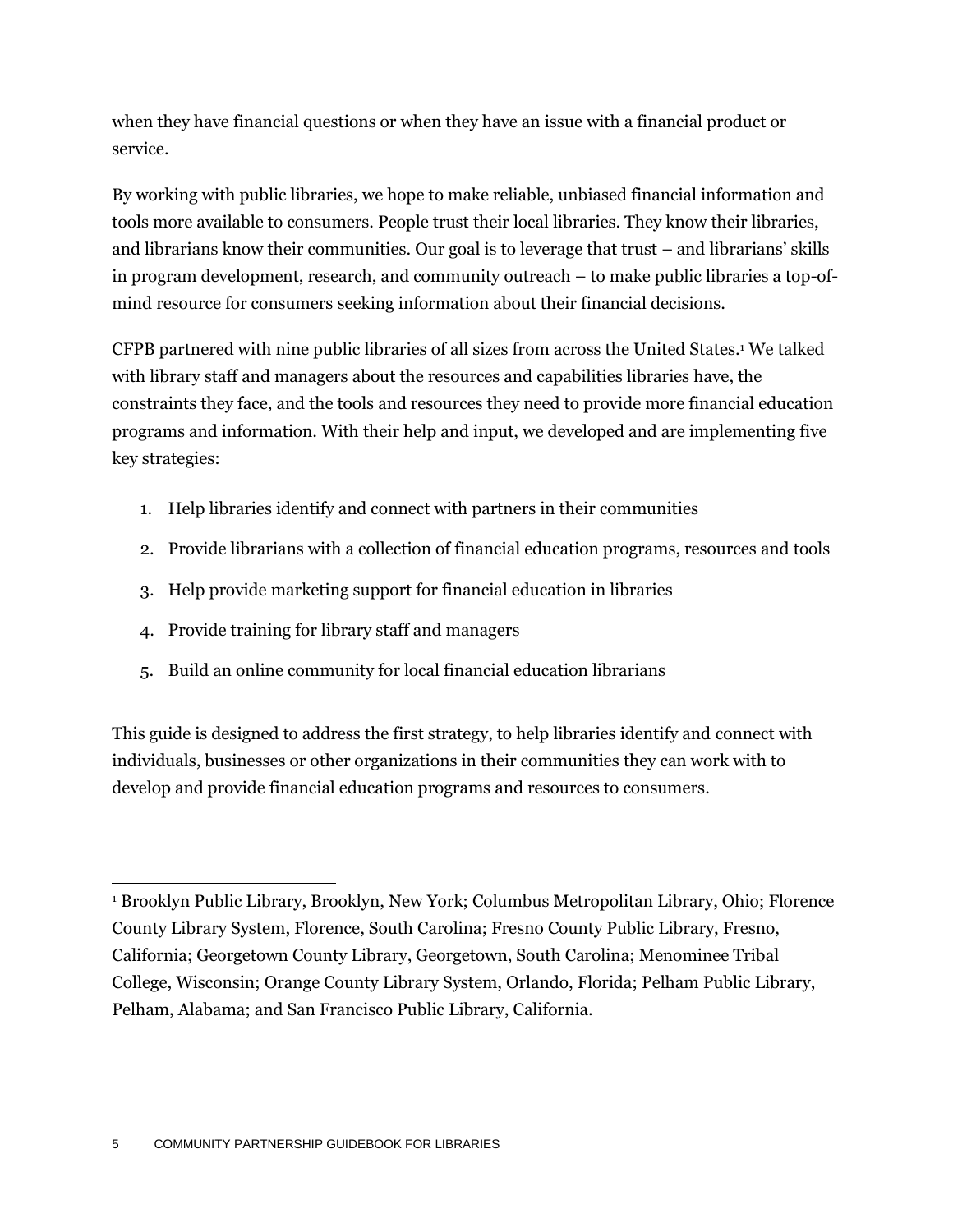Librarians, like you, told us that partnerships matter. Since the 2008 economic downturn, many libraries have experienced reduced budgets and staff cuts. They said they depend on help from others in their communities to maintain and increase their services. Partners can provide instructors, programming, funding, or additional help for patrons seeking more help or expertise than the library can offer. With the need for such partnerships increasing, we learned that agreements about program collaborations are evolving from informal handshakes and verbal agreements to more formal, written agreements such as Memoranda of Understanding (MOUs). The intent of this book is to help guide libraries through the process of building and strengthening such community partnerships.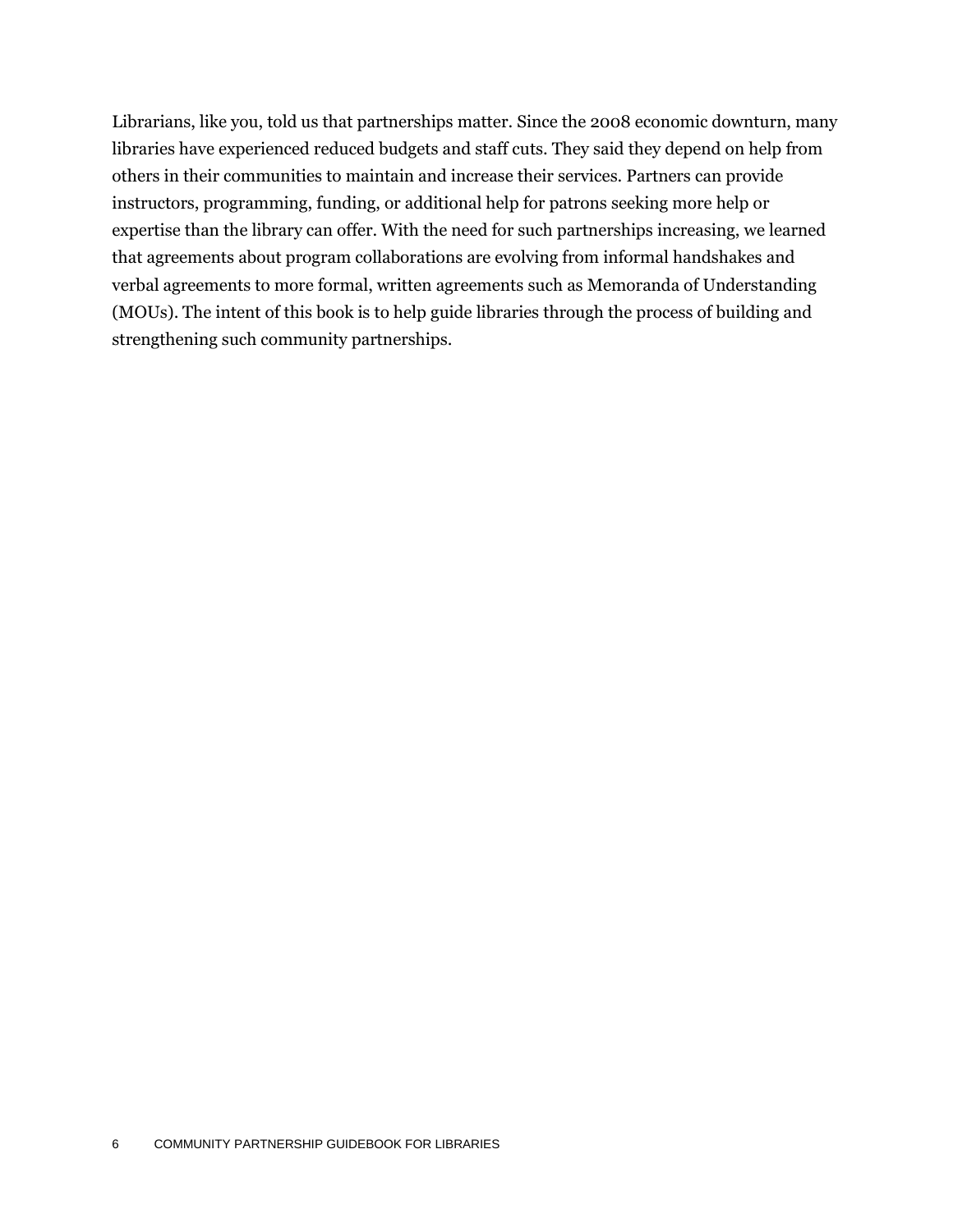## **2.** Financial well-being

Financial well-being involves:

- Being in control of one's finances
- Being prepared for unforeseen life events
- Being on track to meet financial goals
- Being able to make the choices that allow one to enjoy life

Anyone, regardless of income level and socioeconomic status, can seek to achieve and maintain financial well-being through regular fact finding, monitoring, decision making, and acting on decisions. Your patrons trust you. By providing quality information and referrals, you can help increase their financial knowledge, help them make better informed financial decisions, and enable them to more likely achieve financial well-being.

As a librarian, you can help community members recognize when to research financial information, where to start that research, and where to find reliable financial information. For example, if patrons are looking for information on how to buy a house, in addition to giving them information about that topic, you might want to also direct them to resources that help them establish a monthly budget, check their credit report, and compare mortgage loans. By focusing on affordability, credit worthiness, and comparison shopping, you are helping them evaluate their financial well-being, set reasonable expectations, and avoid the pressure of making a rushed decision after they find their dream house.

You're not expected to become a financial advisor, and your patrons may need more help than you feel qualified to provide. If so, knowing the resources available in your community can help you make better referrals. If the would-be homebuyers above start explaining that they have poor credit and want to know if they would qualify for a low-money down loan, for example, you may want to provide the phone number of a local Housing and Urban Development (HUD)-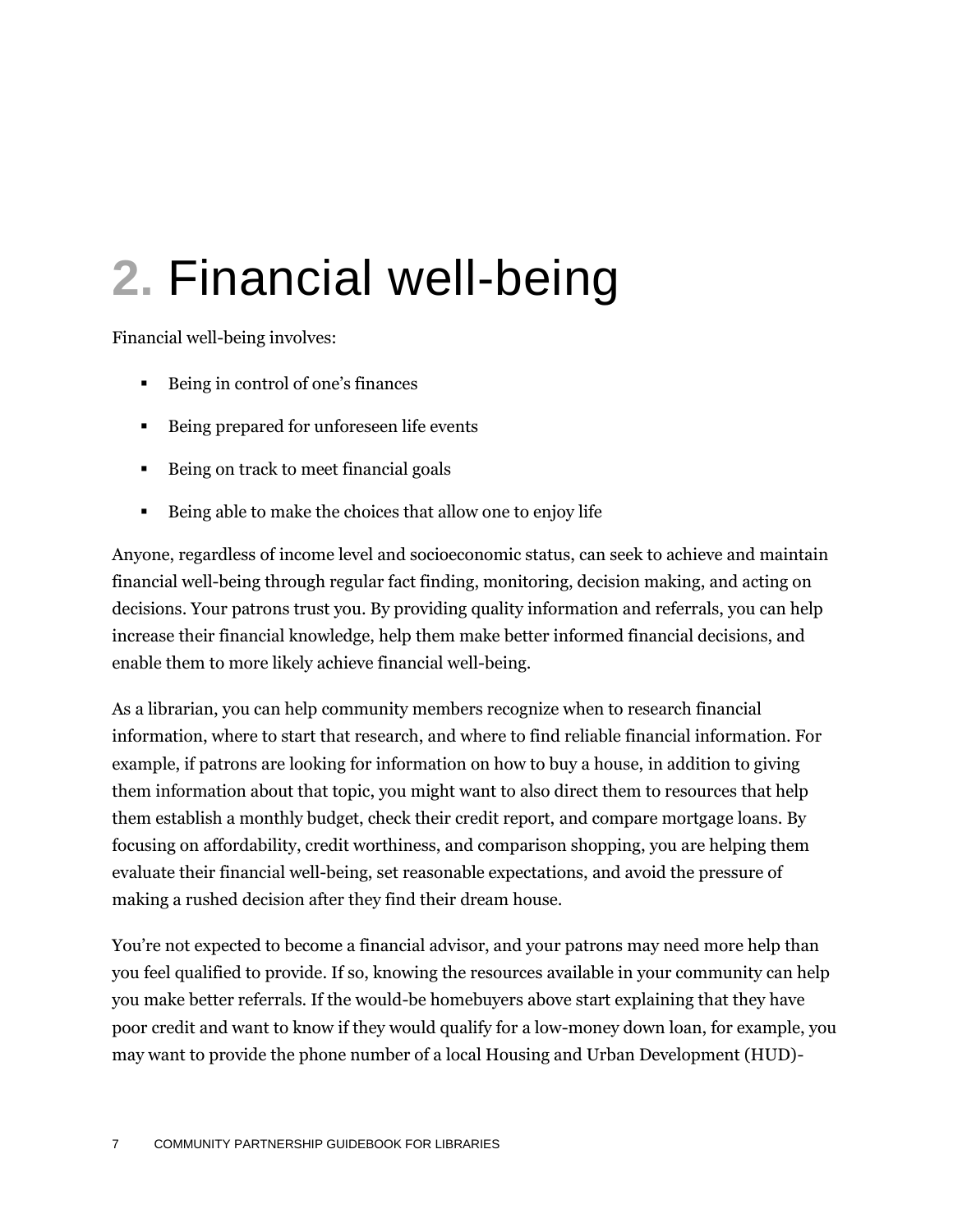certified counselor. You can find a link to search for local HUD housing counselors in the Community partnerships and agreements section of this Guidebook.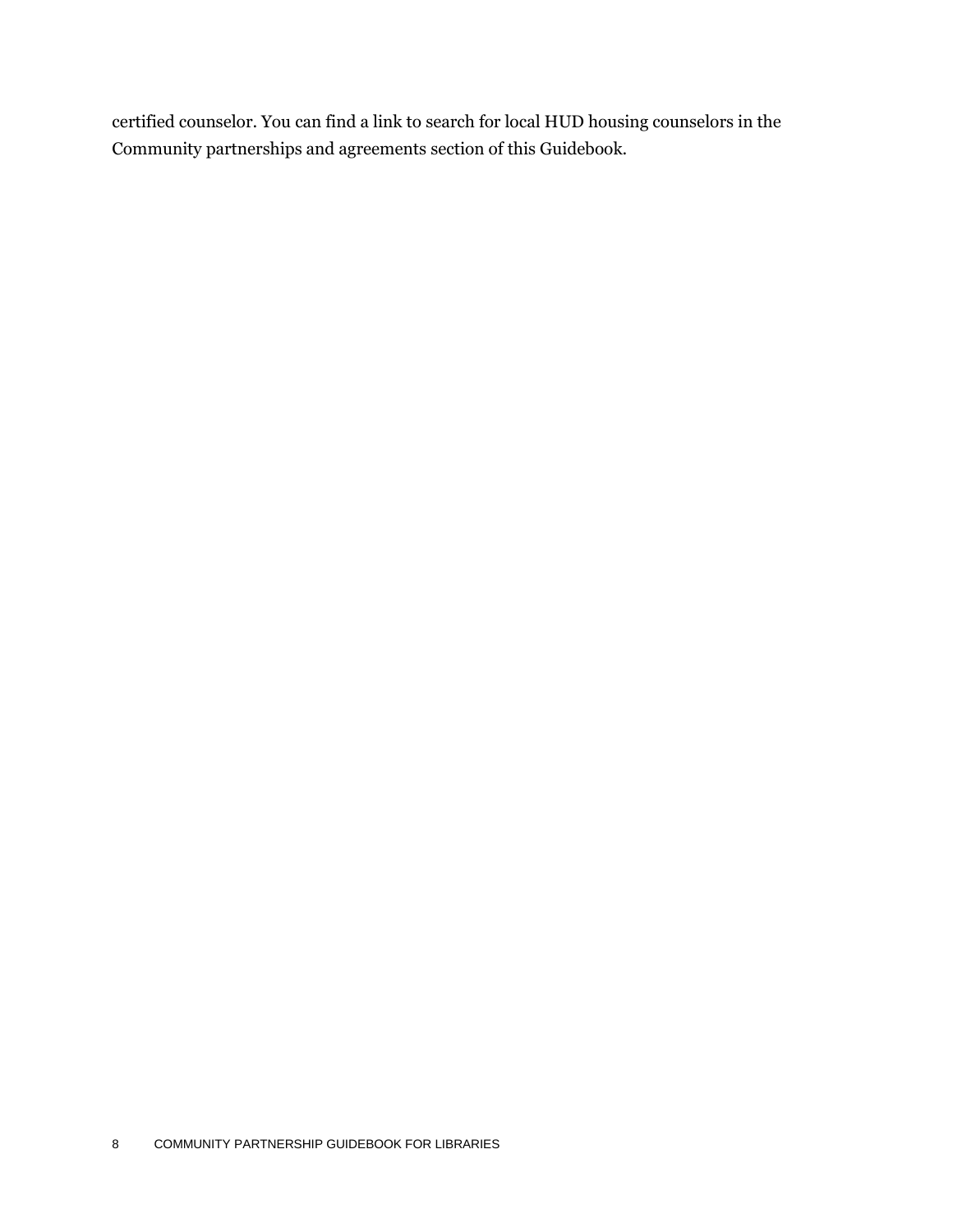### **3.** Community programs and events

When forming program ideas, consider the needs of your community, the resources and services available within your community, seasonal or special events that can be tied to financial education, and programs that have been successful in the past or when offered by other organizations or libraries.

Many librarians have shared that they face low participation levels when offering financial education programs that are perceived as boring, technical, complex, or stigmatizing (e.g., programs on bankruptcy, foreclosure, and rebuilding credit). Offering fun, engaging, and nonthreatening financial education programs may generate higher participation. Fun and engaging financial program ideas may focus on tangible tasks, such as applying for student or business loans, identifying ways to save money for special events like a wedding or a holiday, or using mobile or online financial applications. You can also fold personal finance topics into other programs you are already conducting – in resume building workshops, employment fairs, or English as a second language courses, for example.

One library told us that offering prizes and incentives is one way to generate interest, especially among teens and youth. They also enjoy competitions, and there are a number of hands-on activities or games you could explore in the Library Resources section of our website, consumerfinance.gov. Other ideas included hosting a savvy shopper contest or giving badges to those who attend financial programs and offering prizes or incentives to those who reach various participation levels.

Another option is to go outside the library and into the community to talk about financial wellbeing and the financial resources your library has to offer. Talk to local employers or employment or job training centers to see if you can offer a brief onsite discussion. Connect with local officials and businesses about hosting a financial fair, or offer programs within your local schools.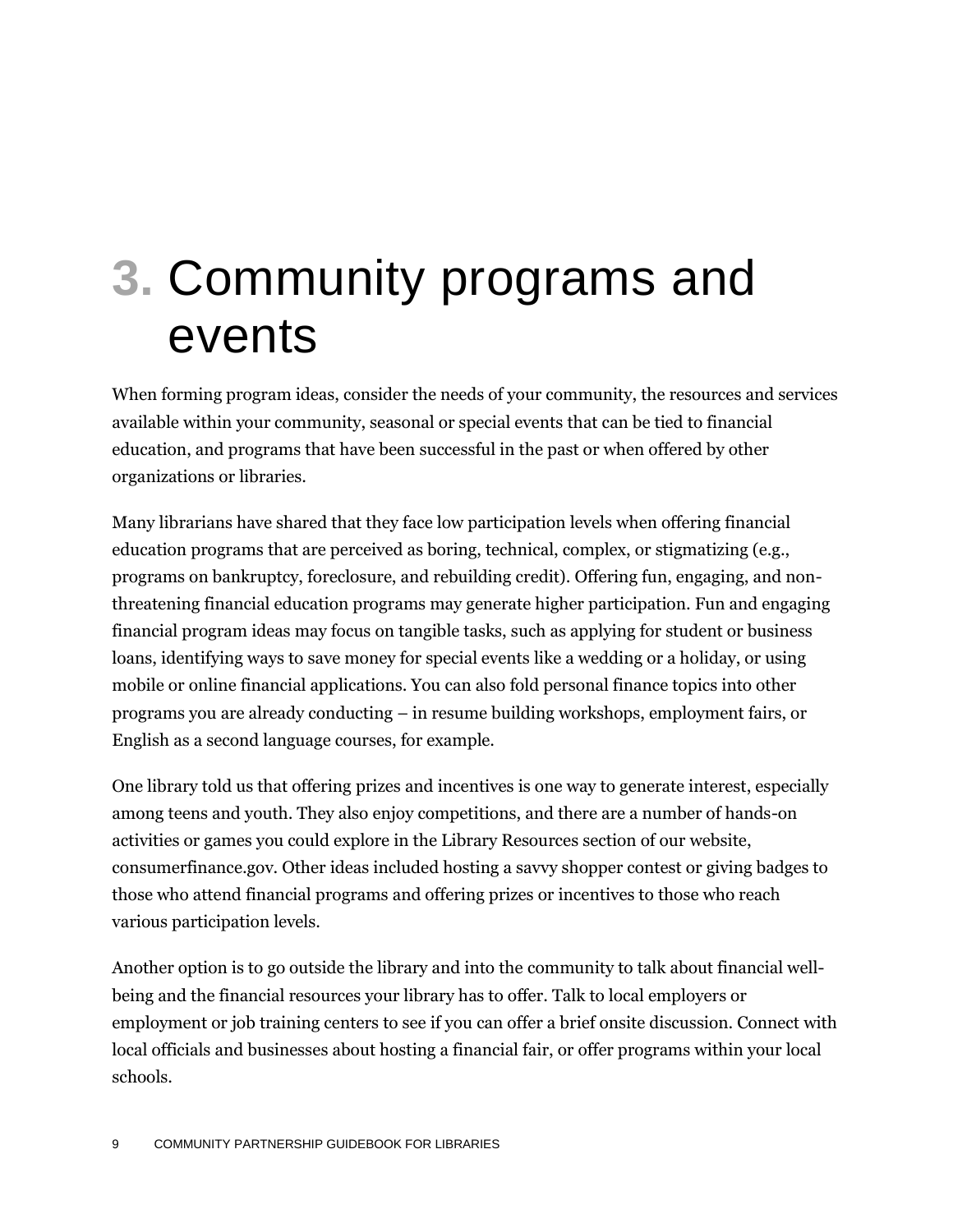## **4.** Partnership benefits

Community partnerships take time to establish, but they can offer many benefits.

Some librarians told us they are challenged by limited budgets, reduced numbers of staff, and limited staff time to plan, set up, and offer programs and events. Working with partners can mitigate these limitations, especially if they offer an established, unbiased program and can provide speakers. The cost of developing community events and programs can also be offset with multiple partners or program sponsors who contribute in-kind services, volunteers, or funds. Community banks, credit unions, credit counseling organizations, and non-profits all have been known to sponsor and fund local financial education events. Local groups, sponsors, and community members can also help with, and offset the costs for, the promotion and marketing of programs and events.

Libraries may also face the challenge of limited meeting space within the library or low program turnout because programs are scheduled during the work day or conflict with dinners or child care. Partnerships can help solve these issues too. For example, partnering with local employers and offering programs at job sites can eliminate transportation and child care barriers. Hosting several social service agencies on a regular schedule could also provide convenience to patrons, and an opportunity for example, to match story time for kids with a simultaneous short presentation for parents.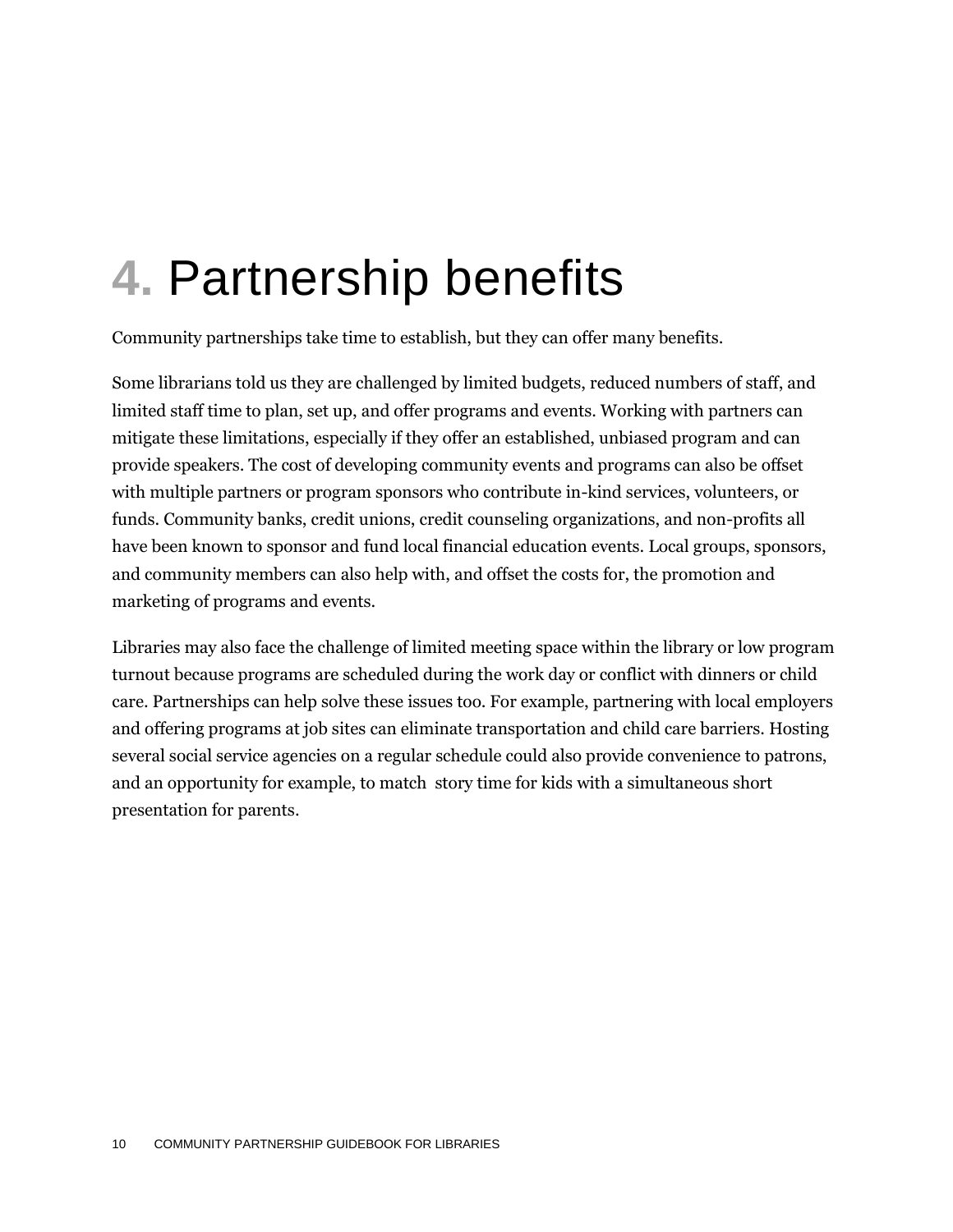## **5.** Community partnerships and agreements

Librarians told us that partnerships help them expand their reach in the community and offer a wider variety of programs, including financial education programs. But all programs and partnerships must support or be consistent with the library's mission and strategic goals, as well as meet the needs of the community and requirements of the library's governing body.

### **5.1** Types of partnerships

Partners can help libraries fulfill different needs. For instance, they can help libraries promote and advertise their programs or services. They can act as sponsors, providing direct funding or in-kind support such as offering prizes or refreshments. Or partners may provide their own programs, presenters, participants, or space for programs.

Librarians told us that they start thinking about partnerships as soon as they start developing a program. Different programs and different libraries will have different needs, they said, so it's helpful to develop a checklist of the resources you might need, and who might provide them. To get them started, the librarians said, they consider:

- The different types of partnerships their libraries have established in the past
- The types of partnership requests they've received
- The types of partnerships they might want to pursue

Use the *Program Planning Worksheet* below to help organize your thinking about the program and what potential partners could contribute.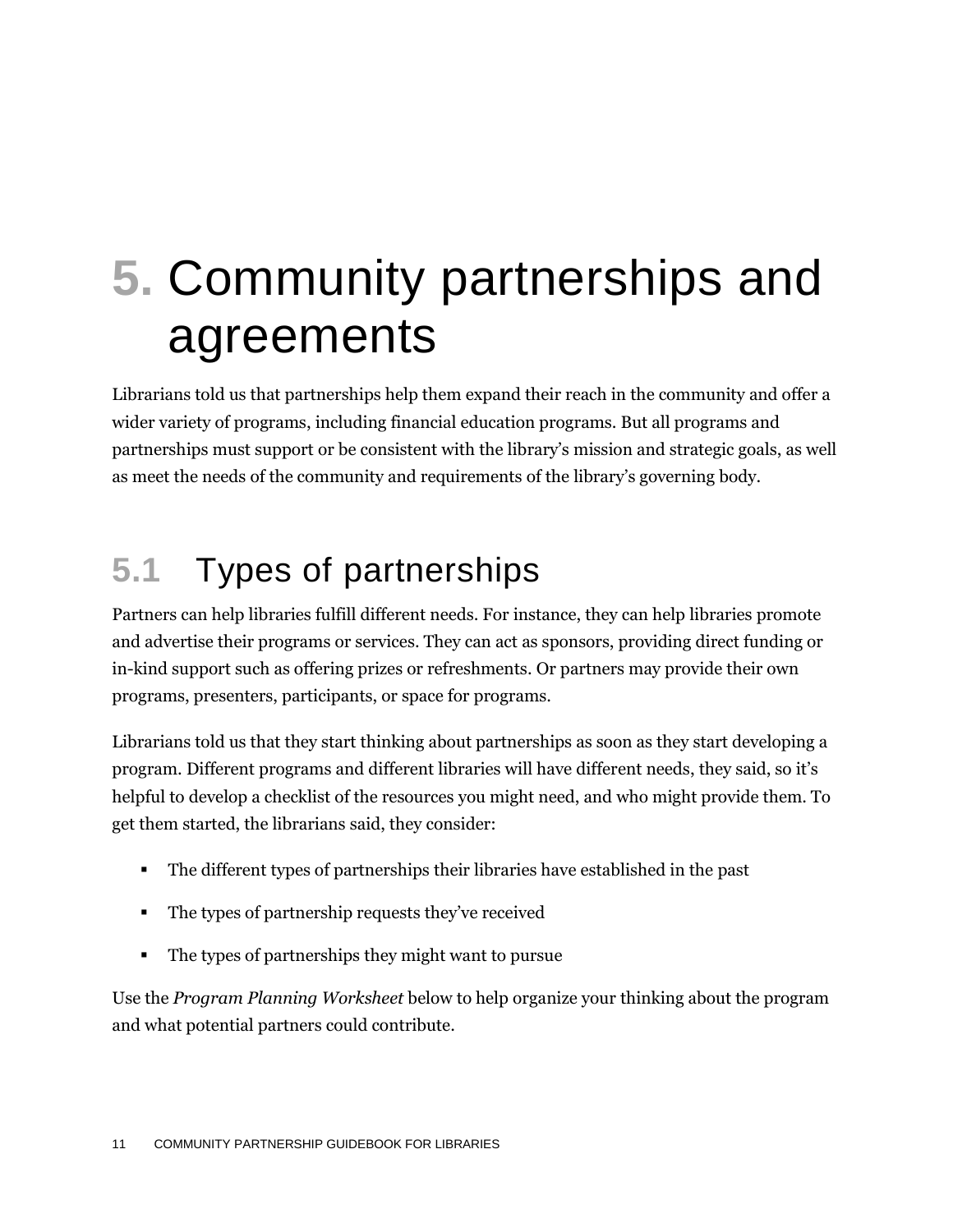### Program Planning Worksheet

| <b>Comments</b> |
|-----------------|
|                 |
|                 |
|                 |
|                 |
|                 |
|                 |
|                 |
|                 |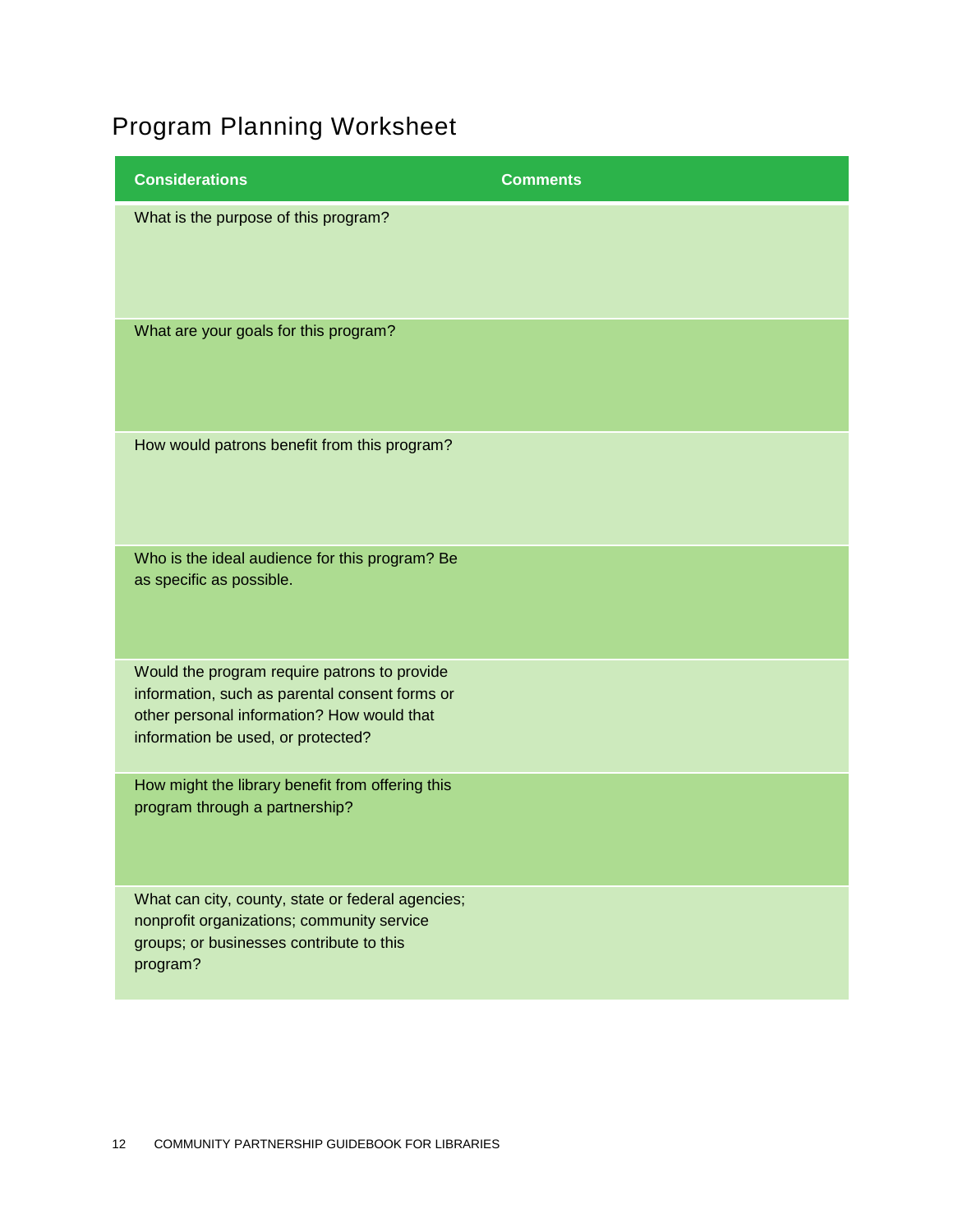How long would this collaboration last? Would it be for a single program or event, or ongoing?

How might the potential partner benefit from working with the library on this program?

What is known about the credibility and reputation of the potential partner, its mission, and the quality of its services in the area considered for this program?

What is known about the conduct and reliability of the potential partner's staff?

How might the collaborations reflect on the library or impact the reputation of the library?

What will the library's roles and responsibilities be in connection with developing and/or delivering this program? Be specific.

What will the potential partners' role and responsibilities be in connection with developing and/or delivering this program? Be specific.

What potential issues may arise when working with this potential partner and how can the program or relationship be structured to address them?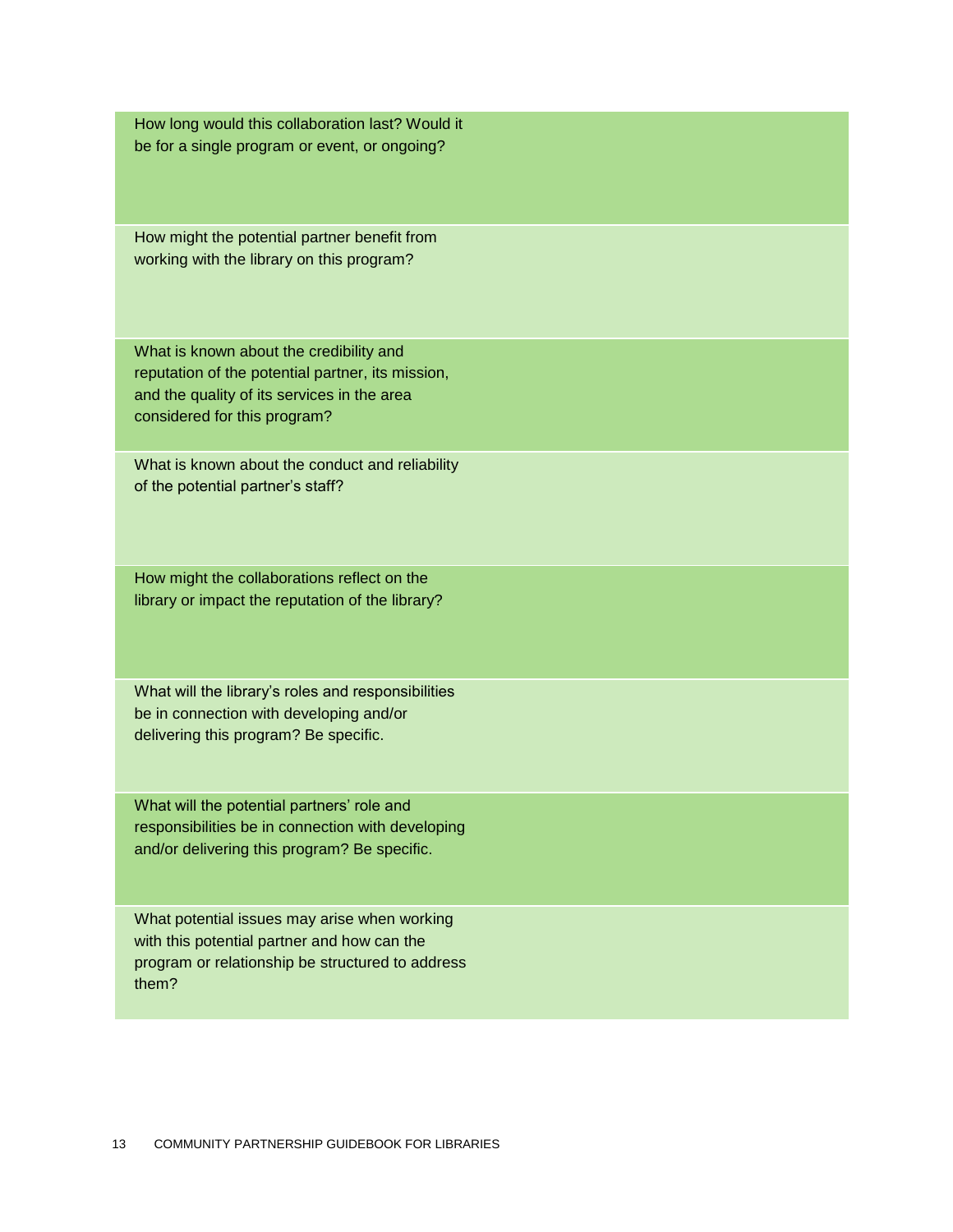What laws, rules, or regulations may apply to this program or partnership?

What terms may need to be established in a written or formal agreement?

Once needs and possible community partners have been identified, librarians said, it's easier to outline roles and responsibilities that can then be more fully described in partnership agreements.

Use the *Program Partner Outreach Form* below when you sit down or call others in your community to discuss their participation in your program. Going through the form step-by-step, will help you cover all the information about the program and get the information you'd need to give an attorney to draft a contract or memoranda of understanding, if needed or requested.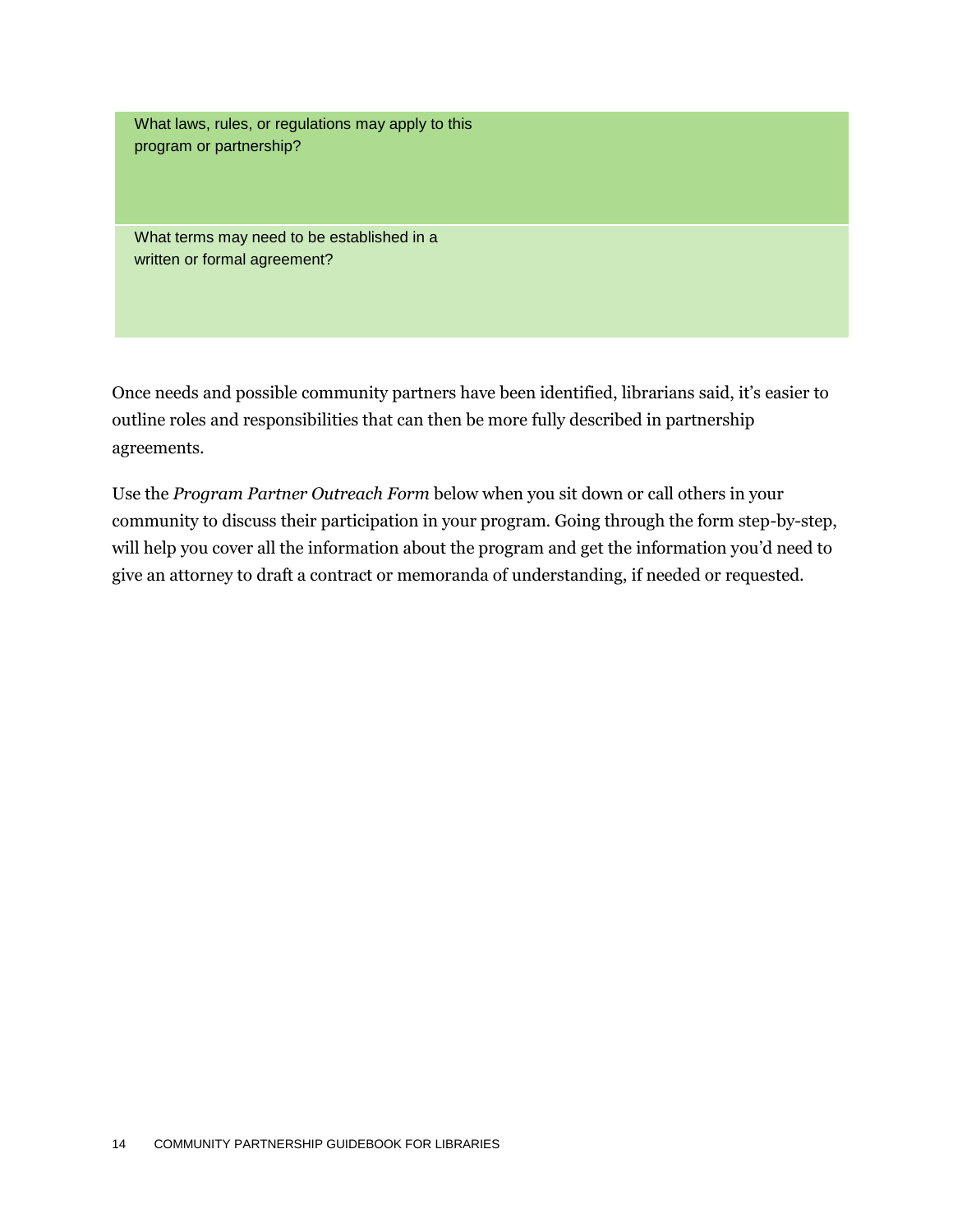### Program Partner Outreach Form

| Program, project, or event details |                 |                                      |  |
|------------------------------------|-----------------|--------------------------------------|--|
| Program<br>Name:                   | Date(s):        |                                      |  |
| Description:                       |                 |                                      |  |
| Goal(s):                           |                 |                                      |  |
| <b>Partner details</b>             |                 |                                      |  |
| Organization name:                 |                 |                                      |  |
| Mailing address:                   | City/State/Zip: |                                      |  |
|                                    |                 |                                      |  |
| Contact person:                    | Title:          |                                      |  |
| Email:                             | Phone:          | Fax:                                 |  |
|                                    |                 |                                      |  |
| <b>Partner responsibilities</b>    |                 | <b>Completion date or time frame</b> |  |
| 1.                                 |                 |                                      |  |
| 2.                                 |                 |                                      |  |
| 3.                                 |                 |                                      |  |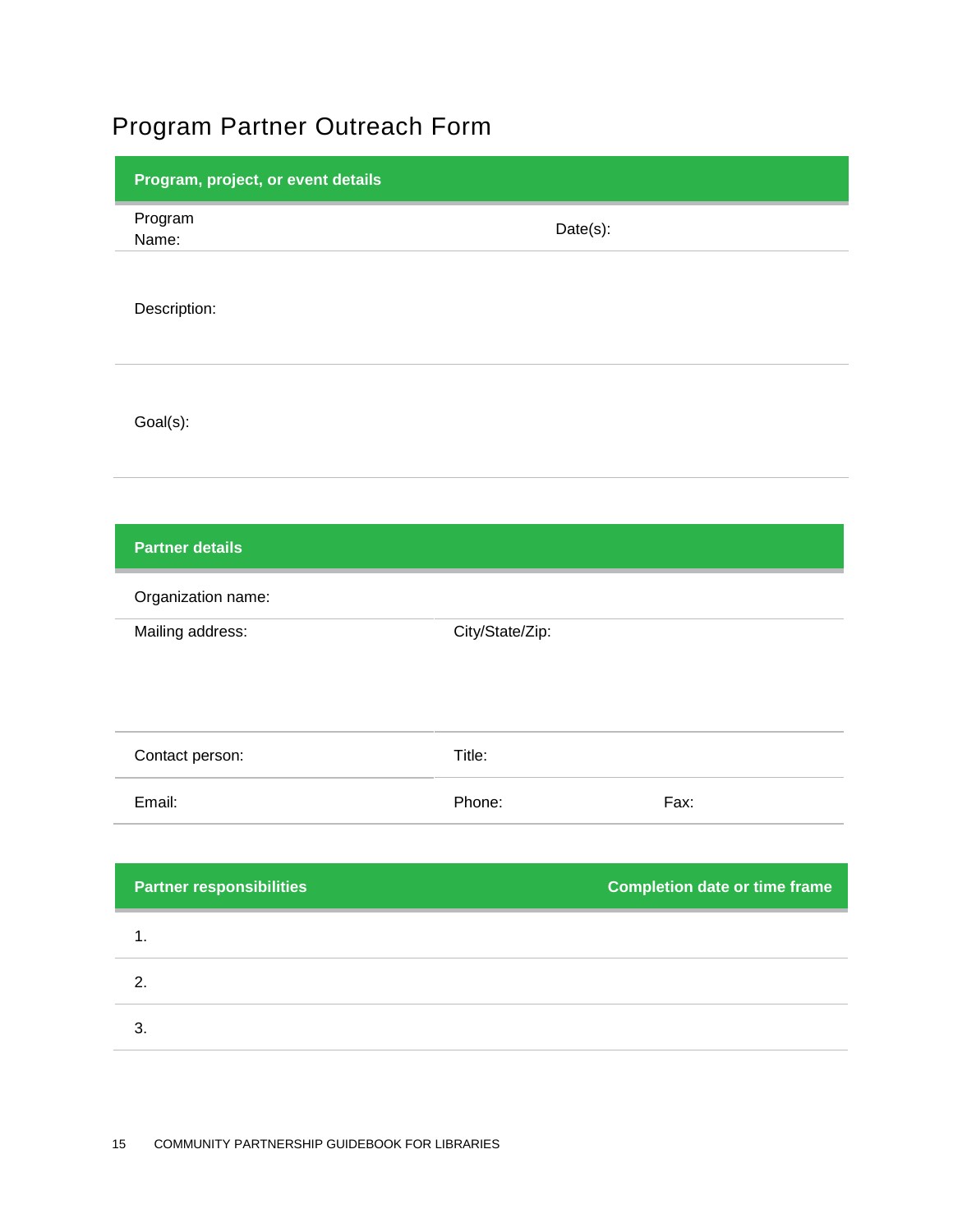| <b>Library responsibilities</b> | <b>Completion date or time frame</b> |
|---------------------------------|--------------------------------------|
|                                 |                                      |
| 2.                              |                                      |
| 3.                              |                                      |
| 4.                              |                                      |

#### **Library and partner benefits**

Describe or list the nature and value of the benefits each party receives from the partnership:

| <b>Program duration</b>          |             |           |  |  |  |  |  |
|----------------------------------|-------------|-----------|--|--|--|--|--|
| Duration of the program or event | Start date: | End date: |  |  |  |  |  |
| Ongoing                          |             |           |  |  |  |  |  |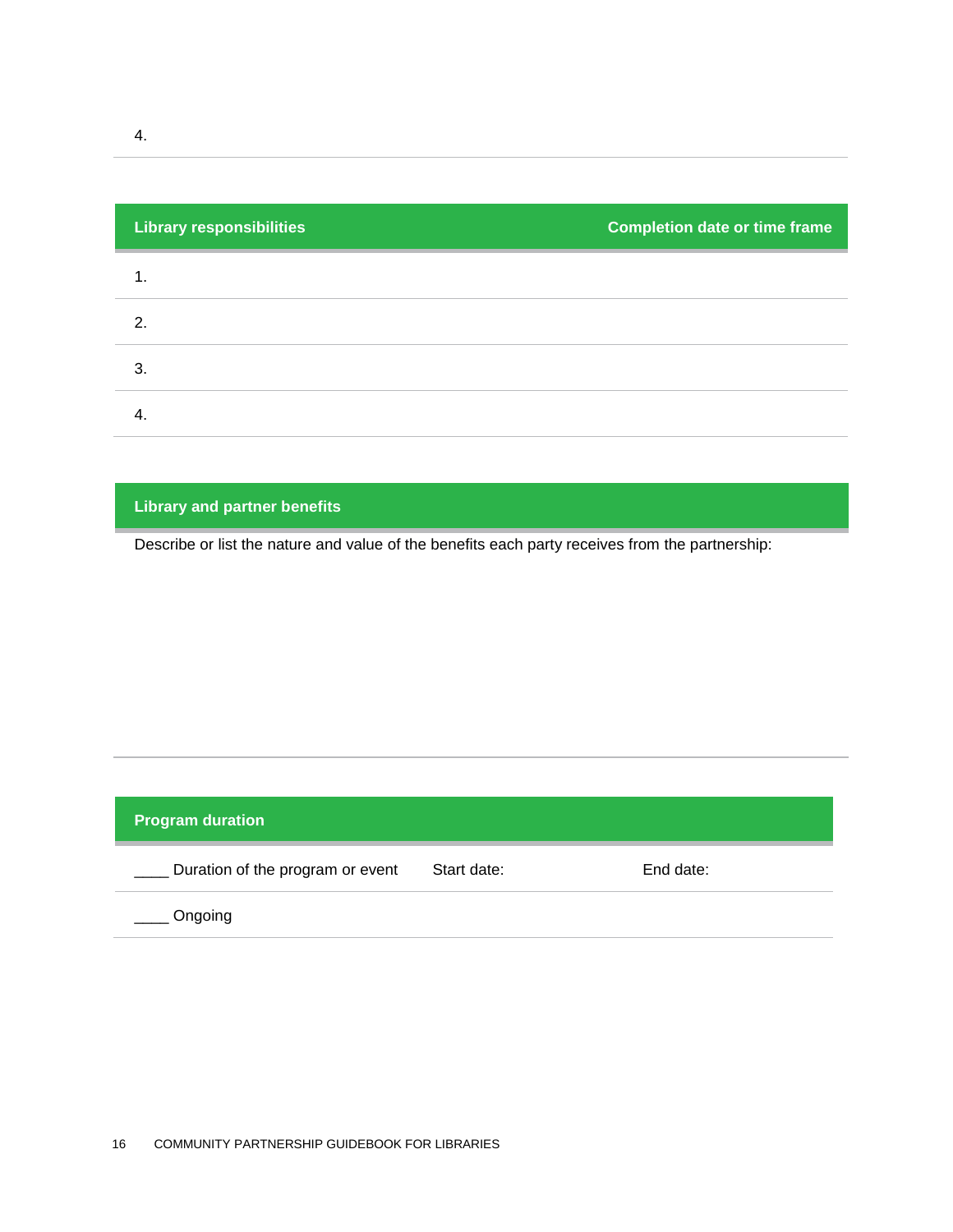### **5.2** National, state and local partners

Partner organizations can come in many forms, from large national organizations with local affiliates to statewide or local groups unique to your community. Many city, county, state, and tribal government agencies also would welcome the opportunity to talk to more citizens and spread the word about their services. Here are some organizations and ideas to consider as you begin your search for financial education partners.

#### National organizations

Many large national organizations, like those listed below,<sup>2</sup> may have a presence in your area or offer programs and activities that maximize community resources and contacts for greater impact.

#### FDIC Money Smart

Money Smart is a comprehensive financial education curriculum designed to help low- and moderate-income individuals outside the financial mainstream enhance their financial skills and create positive banking relationships. The curriculum is available for groups or online. Train-the-trainer programs are available, and "Alliance Members" in your community can help get you started: [www.fdic.gov/consumers/consumer/moneysmart.](http://www.fdic.gov/consumers/consumer/moneysmart/)

#### HUD Approved Housing Counselors

Housing counselors throughout the country can provide advice on buying a home, renting, defaults, foreclosures, and credit issues. Many of these counseling agencies also provide training on budgeting, debt management, and improving credit. Use this link to find agencies near you: [www.consumerfinance.gov/find-a-housing-counselor.](http://www.consumerfinance.gov/find-a-housing-counselor)

 $\overline{a}$ <sup>2</sup> Inclusion of entities, products, or services in this Guidebook should not be considered an endorsement by the CFPB. There are many other possible entities that are not listed that may also be able to serve your needs.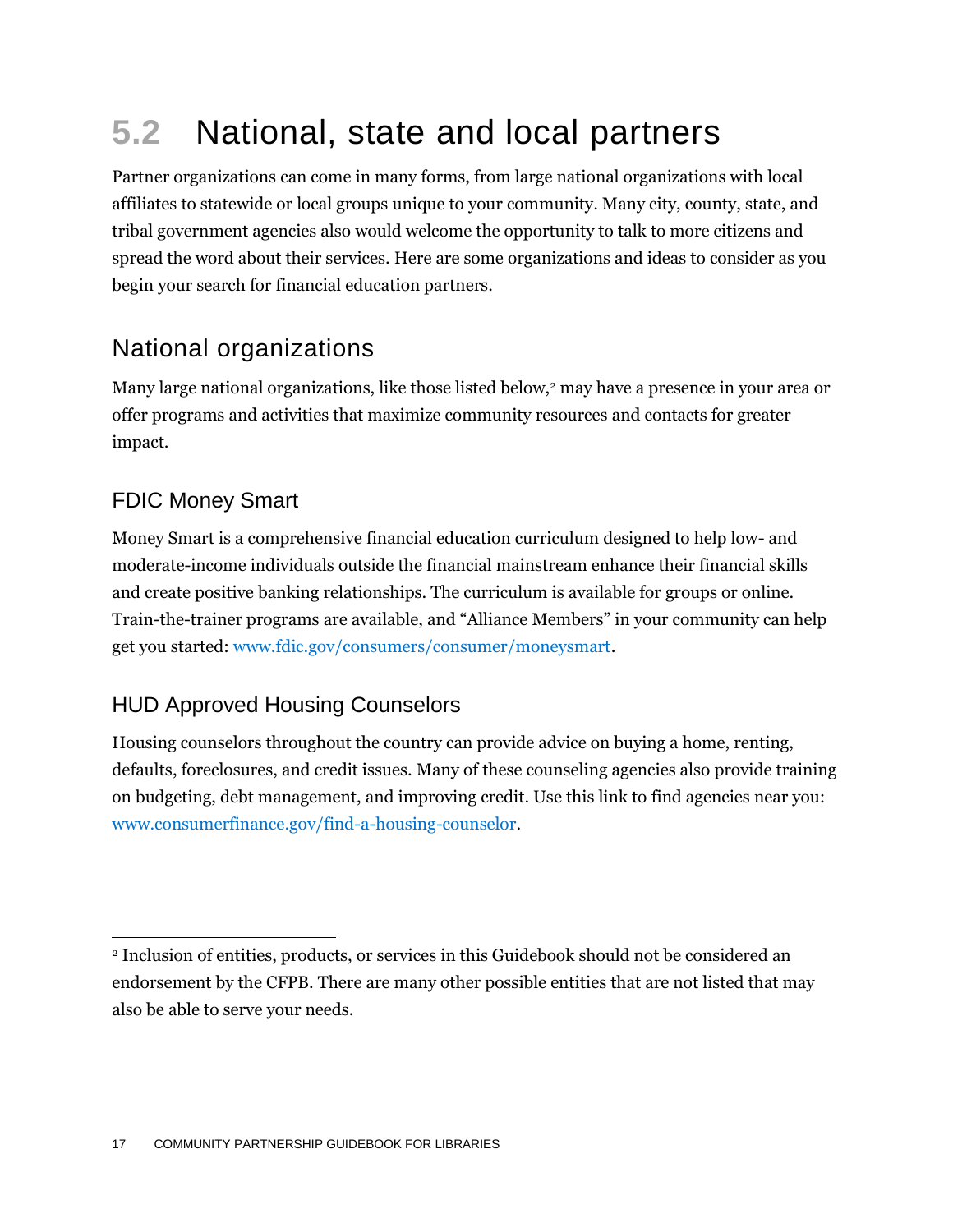#### Money Smart Week

Operated by the Federal Reserve Bank of Chicago, Money Smart Week started in Chicago in 2002 and has grown to include more than 1,300 participating libraries across the United States. You can find a number of resources and review Money Smart Week partners at [www.moneysmartweek.org.](http://www.moneysmartweek.org/)

#### National Foundation for Credit Counseling (NFCC)

NFCC member agencies provide free and affordable financial counseling and educational services. Call 1- 800-388-2227 to find a member agency and ask about educational services, or visit [www.nfcc.org.](http://www.nfcc.org/)

#### **SCORE**

SCORE is a non-profit supported by the US Small Business Administration that offers in-person and online workshops and mentoring for entrepreneurs and small business owners. Local chapters can be found at [www.score.org.](http://www.score.org/)

#### Smart Investing @ Your Library

Smart Investing @ Your Library is a grant-funded program developed collaboratively by the American Library Association and the FINRA Investor Education Foundation. The Smart Investing website includes resources and materials developed by participating libraries and their community partners. Visit [smartinvesting.ala.org.](http://smartinvesting.ala.org/)

#### **CFPB Resources**

Librarians can access a number of free resources and tools from [consumerfinance.gov,](http://www.consumerfinance.gov/) including:

**Ask CFPB** contains hundreds of easy-to-read answers to common financial questions in English [\(consumerfinance.gov/askcfpb\)](http://www.consumerfinance.gov/askcfpb/) and Spanish [\(consumerfinance.gov/es\)](http://www.consumerfinance.gov/es/).

**Submit a complaint** if you or a patron have a complaint about a consumer financial product or service, go to [consumerfinance.gov/complaint](http://www.consumerfinance.gov/complaint) or call 855-411-CFPB (2372).

**Paying for college** is a set of tools and resources to help make decisions about financing college easier for future, current, or recently graduated college students. Visit [consumerfinance.gov/paying-for](http://www.consumerfinance.gov/paying-for-college/)[college.](http://www.consumerfinance.gov/paying-for-college/)

**Money Smart for Older Adults** is an instructor-led curriculum developed jointly by the Federal Deposit Insurance Corp. and CFPB on how to prevent elder financial exploitation. Visit [fdic.gov/consumers/](http://www.fdic.gov/consumers/consumer/moneysmart/olderadult.html)  [moneysmart/olderadult.html.](http://www.fdic.gov/consumers/consumer/moneysmart/olderadult.html)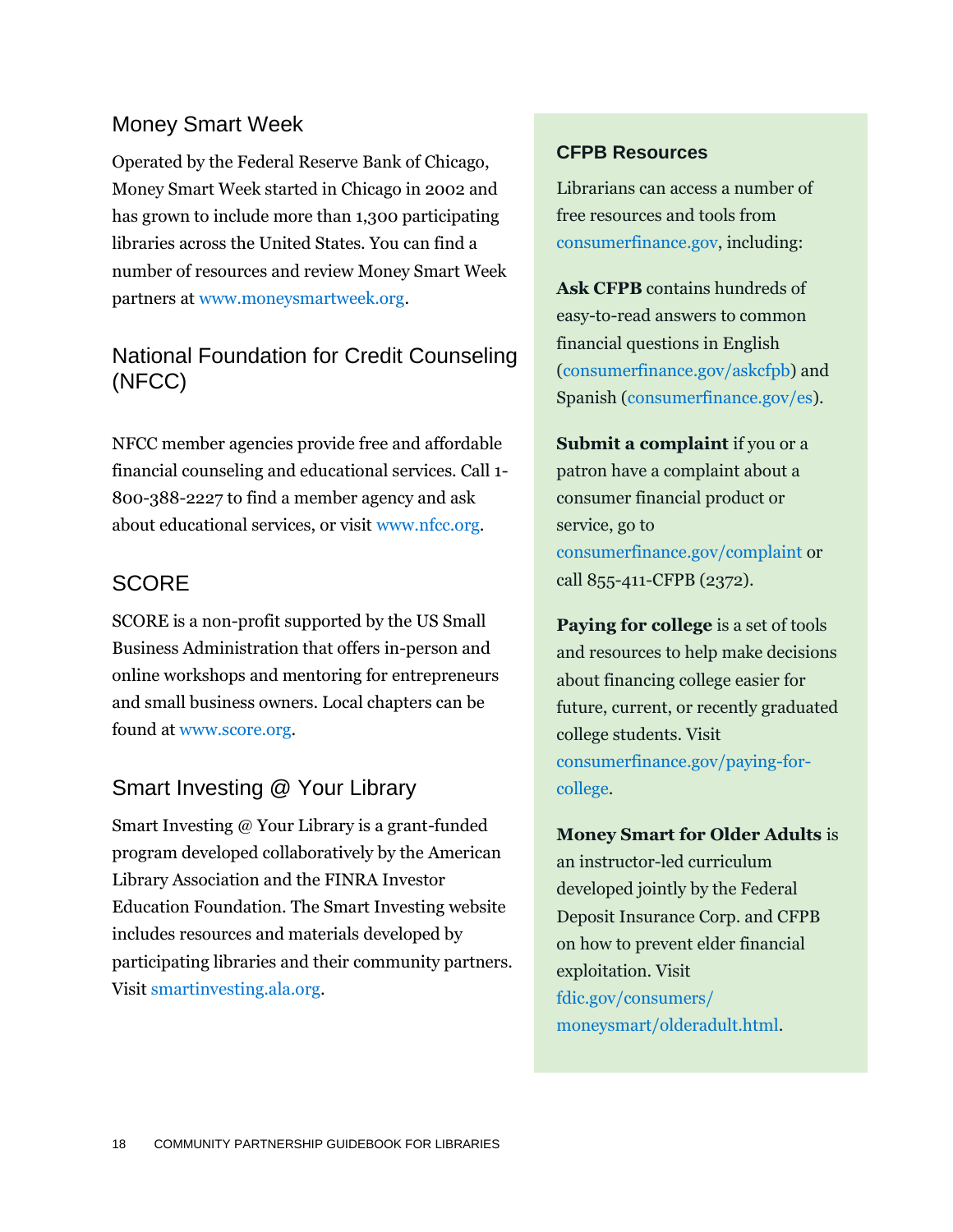#### DollarWise: Mayors for Financial Literacy

*DollarWise: Mayors for Financial Literacy* is the official financial education and summer youth jobs initiative of the United States Conference of Mayors' Council on Metro Economies and the New American City. DollarWise Month is celebrated in April of each year. It is designed to provide communities with an opportunity to focus on the importance of personal and family financial literacy and to highlight ongoing, year-round financial education programs. Learn more about the DollarWise program at http://www.bedollarwise.org/.

#### The United Way

The United Way has a goal to help 1.9 million working families — half the number of lowerincome families who are financially unstable — on the road to economic independence. Find a local office to learn about personal finance programs offered in your area: [apps.unitedway.org/myuw.](http://apps.unitedway.org/myuw/)

#### State and local partners

State and local partners also serve as a valuable resource because of the established connections they often have in the community.

**Partner with your city government.** Contact your city government to find out if your community already has a local financial literacy or financial capability body. These can be formalized councils or less formal groups that often include volunteers who want to improve the financial capability of the community. Typically, these volunteers are representatives from local government, education leaders, non-profit organizations, academia, private foundations and local business leaders.

**Contact your county's Cooperative Extension System office.** Your next call should be to your county's Cooperative Extension System office ([www.csrees.usda.gov/Extension\)](http://www.csrees.usda.gov/Extension). The Cooperative Extension System is a nationwide, non-credit educational network. Each U.S. state and territory has a state office at its land-grant university and a network of local or regional offices. These offices are staffed by one or more experts who can lead courses in a variety of personal finance areas, as well as offer presentations for small business owners, or youth. You may also want to partner with schools, colleges, and universities that offer financial education extension programs.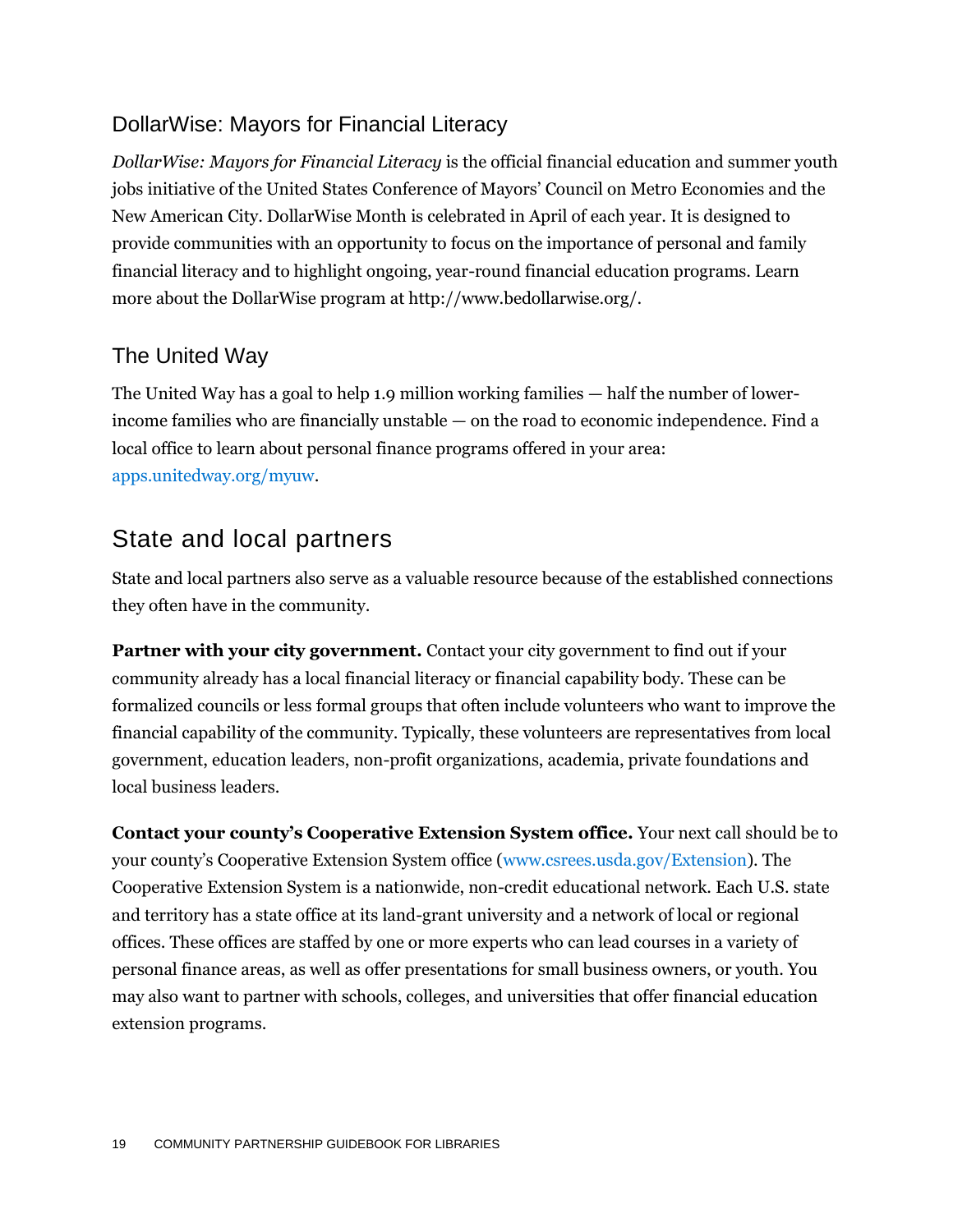**Search for resources in your area.** Next, consider the landscape of non-profit agencies and businesses in your community. Many non-profits, like local credit counseling agencies, Better Business Bureaus, law enforcement, civic organizations, and social service organizations may have programs or experts who would be willing to lend a hand or spread the word. Professionals like accountants, financial planners, and attorneys are also sometimes willing to do free clinics or workshops for local patrons. Business, economics, and family and consumer sciences professors may be willing to help create and host financial education programs.

**At the state level.** Consider possible partnerships with housing agencies, employment offices, state 529 college savings programs, and health and human services agencies.

You can find eldercare programs from state agencies on aging at the Administration on Aging's website, [www.aoa.gov.](http://www.aoa.gov/)

State Attorneys General enforce state consumer protection laws. Their offices may offer programming resources and information. Find your state's attorneys general at [www.naag.org.](http://www.naag.org/)

Your state treasurer may also support local financial education efforts. You can locate your state treasurer's office at [www.nast.org.](http://www.nast.org/)

State banking and securities regulators oversee state chartered banks and securities sold within their borders, respectively. Sometimes these regulatory powers fall under a single government agency in a state. Regardless of how they're structured, state banking and securities regulators commonly support financial education programs and events in their states. You can find contact information for your state banking regulator at [www.csbs.org.](http://www.csbs.org/about/what/Pages/StateBankingDepartmentLinks.aspx) You can also look up your state securities regulator at [www.nasaa.org.](http://www.nasaa.org/)

### **5.3** Partnership processes and agreements

Several librarians and managers told us that their libraries are starting to formalize their partnership vetting and agreement processes. Strategic partnership and outreach positions are springing up in larger systems and written memoranda of understanding are replacing informal phone calls and handshakes.

Special care is also needed if partners will advise patrons about money decisions. Not only do partners have to have appropriate expertise, but patron privacy also must be a concern. The libraries we worked with told us that they carefully evaluate partner organizations or individuals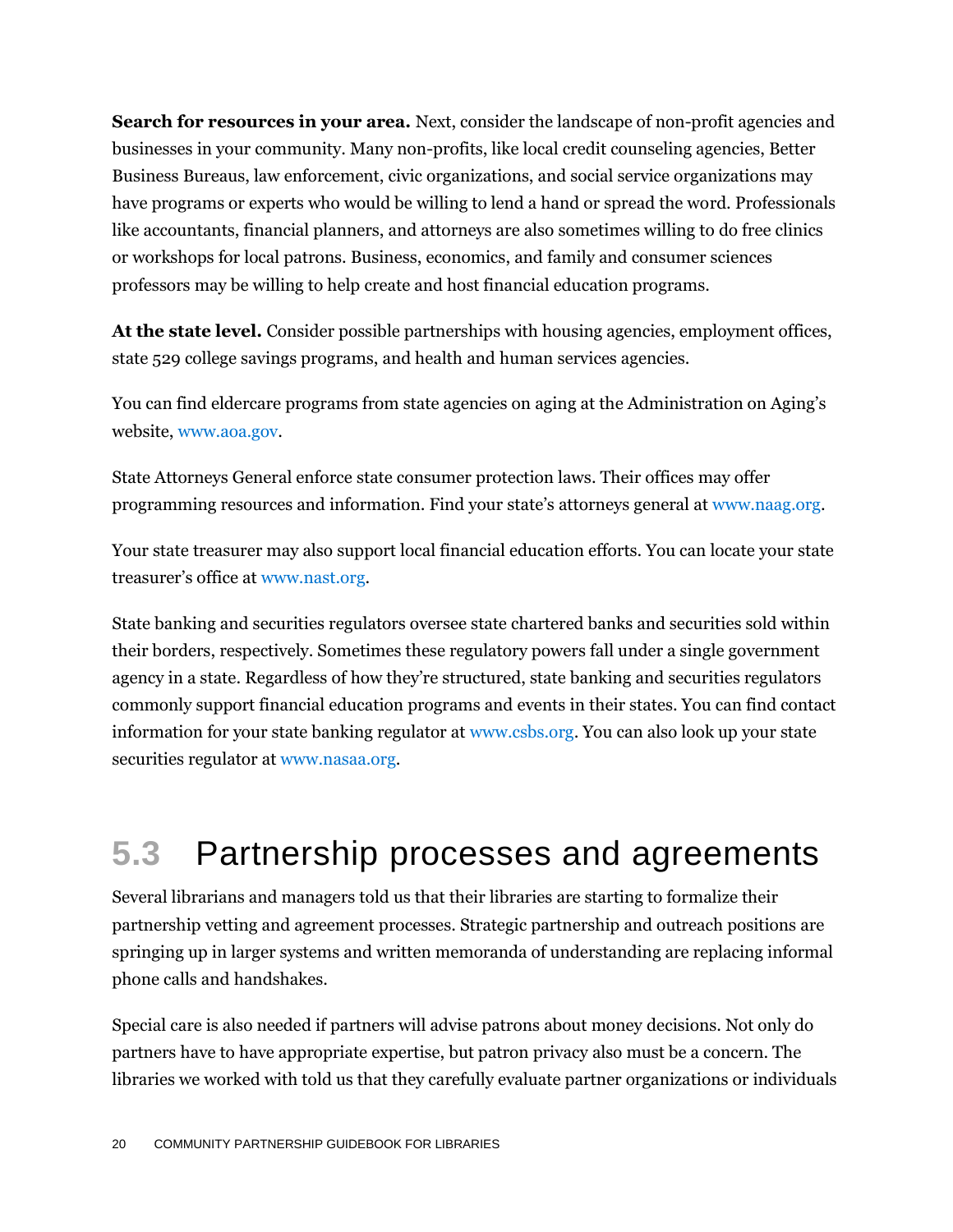and clearly define their roles and relationships. Most have used agreements to clearly define what aspects of the program the partner will provide and what aspects the library will provide.

The librarians also suggested that when developing formal processes and agreements, managers or staff should:

- Determine if there are rules and guidelines already in place that will apply to the program or the partnership, including those that are not formally documented.
- Consult with the library's general counsel or governing body so that you follow all applicable laws, policies, or other requirements.
- **Determine if there are grants that could be impacted by partnerships with various** organizations or businesses.
- **Look at what other libraries are doing or search for association and state library agency** guidance.

#### Vetting partners

Some of the libraries we spoke with shared the following considerations when vetting partners and entering into agreements:

**A reflection of the library.** Your library's reputation is important, so make sure that you are partnering with others that have good standing within your community, that will be courteous and respectful to all, and that are knowledgeable and reliable. You may want to evaluate the organization's mission, operations, and the reputation and conduct of the organization, its administrators, and its staff.

General places to check the credibility of organizations include the Better Business Bureau, your state's Attorney General's office, and organizations that certify or provide background information on financial organizations (e.g., FINRA BrokerCheck®, Certified Financial Planner Board or Standards (CFP Board), or your state insurance regulator).

**Mutually beneficial.** Partnerships are based on mutual interests and goals. Consider what services or support the library can offer a potential partner as well as how the potential partner can help the library expand its programs and services.